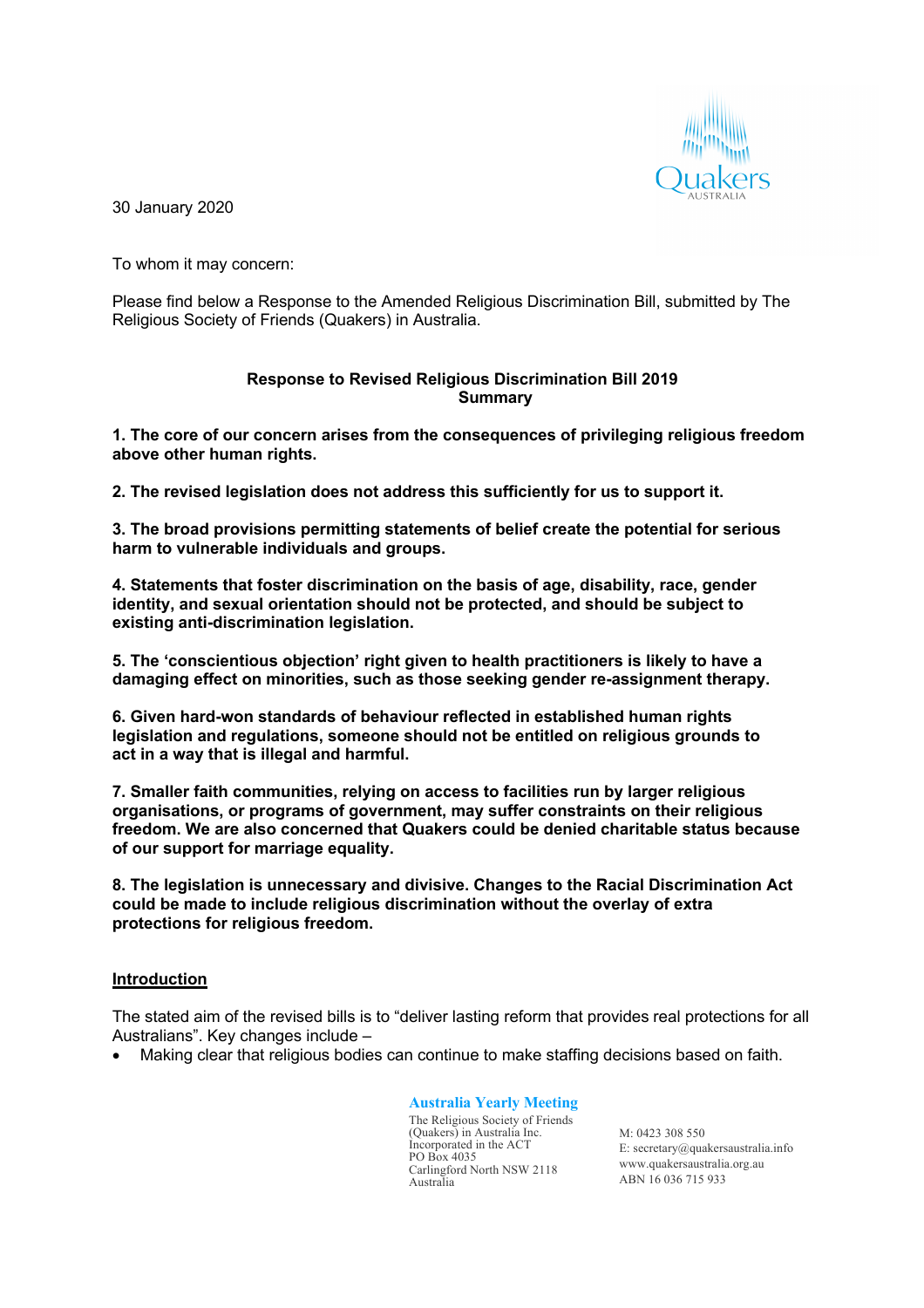- Including public benevolent institutions such as Vinnies in the definition of 'religious bodies'.
- Restricting conscientious objection to nurses, doctors, psychologists and pharmacists and not allowing discrimination based on gender or other characteristics.
- Adding religious camps and conference centres to those religious bodies already allowed to employ staff to preserve their religious ethos.

In our submission on the earlier legislation, we made the following points:

- Humanity has made progress in protecting human rights internationally and domestically, and we seek to maintain that progress through mutual respect, dialogue and acceptance, rather than by creating exemptions that could reverse the progress.
- A comprehensive charter of rights would be the best way to fill current gaps and include religious freedom along with other rights and freedoms.
- The legislation gives special priority to religious freedom and is likely to conflict with existing human rights and anti-discrimination laws. It also conflates individuals and organisations, whereas only individuals have human rights.
- Health practitioners who object to offering a service on religious grounds should be obliged to refer a patient to a practitioner who can provide the service.
- The Human Rights Commission is resourced to deal with religious discrimination issues, and there is not the need for a special Freedom of Religion Commissioner.
- Proposed changes to the Marriage Act to allow educational institutions to deny facilities for a marriage ceremony will have an adverse impact on LGBTIQ people, and go against the progress made in 2017.
- The legislation should be amended to ensure that a faith community like Quakers cannot be denied charitable status for advocating equal marriage rights, on the same basis as the protections extended to those advocating for an exclusively heterosexual understanding of marriage.
- There is value in the proposal from Religions for Peace for a National Centre for Multiculturalism and Religious Diversity to promote greater education of citizens about different faiths/beliefs.

In our view, the changes to the drafts still do not address the main concerns we have about the legislation – in particular the giving of special priority to religious freedom above all others. In turn this leads to significant conflict with existing anti-discrimination and human rights legislation in the States and Territories. The legislation still provides for the freedom allowed on religious grounds to overrule those State and Territory provisions.

The core of our concerns relates to the unintended consequences of privileging religious freedom above other human rights, and allowing the corporate rights of organisations to overrule the rights of individuals. The privileging of religious rights will lead to greater harm to some of the most vulnerable people in our community and could, perversely, lead to a reduction in religious freedom for smaller faith communities.

### *Harm to the most vulnerable in our communities*

The extremely broad provisions permitting statements of belief, and the narrowness of the exceptions (statements that are malicious, or harassing, threatening seriously intimidating or vilifying) are highly problematic. Statements of belief falling far short of these narrow exceptions

### **Australia Yearly Meeting**

The Religious Society of Friends (Quakers) in Australia Inc. Incorporated in the ACT PO Box 4035 Carlingford North NSW 2118 Australia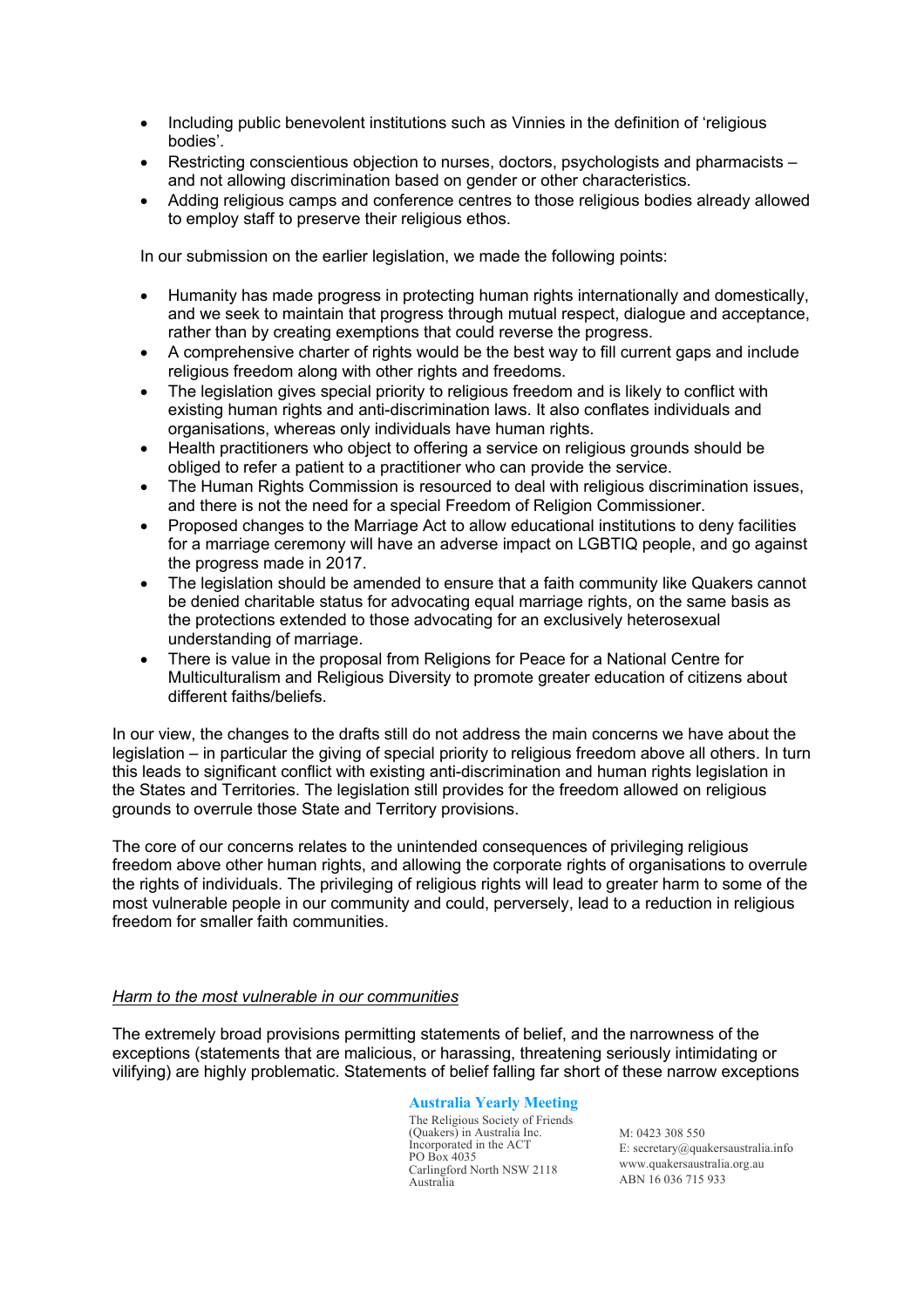can still have a significant impact. Similarly, the proposed "conscientious objection" provisions for health practitioners will potentially enable some forms of discrimination.

According to the National LGBTI Alliance "a disproportionate number of LGBTI people experience poorer mental health outcomes than their peers, with these being directly related to experiences of stigma, prejudice, discrimination and abuse on the basis of being LGBTI". Trans people are amongst the most vulnerable. Statements of religious belief by the powerful and influential in our community, or in the lives of individual LGBTI people, that stigmatise LGBTI people must inevitably contribute to this problem.

We consider that, at the very least, any statements of belief that have the practical effect of fostering discrimination against a person or group of people on the basis of age, disability, race, sex, intersex status, gender identity and sexual orientation should fall outside the special protections proposed in Religious Discrimination Bill 2019. Such statements should be subject to and, where appropriate, assessed against, Australia's existing anti-discrimination legislation.

In the area of health services, the distinction made in the Notes to subsections  $8(6)$  and  $8(7)$ between refusing to provide a particular kind of health services, and refusing to provide health services to particular people or groups of people, is unclear and insufficient to protect vulnerable persons. For example, a decision by a religious body to deny all gender re-assignment therapy, while not on its face targeting a particular group of people, will discriminate clearly against one group – transgender people. In areas with fewer health service options, this could prevent a person from receiving required medical services.

At the very least, we question whether bodies that are funded by the taxpayer should be able to practice discrimination beyond the established standards in existing legislation on human rights. Given the hard-won standards of behaviour reflected in existing protections, we object to the idea that someone is entitled because of their religious belief to make statements in public that are in most circumstances illegal under existing law and do harm to other citizens, or to deny essential services on religious grounds that would otherwise amount to discrimination.

### *Reducing religious freedom for members of smaller faith communities*

The granting of human rights to religious bodies will enable the religious beliefs of larger religious organisations to trump the religious freedoms of individuals that belong to smaller faith communities. Larger religious communities will inevitably have greater resources to provide essential services such as health care services, aged care facilities etc. In this way, they make significant and positive contributions to the community.

However, we would be concerned to see the situation arise where members of smaller faith communities were excluded from practicing their own faiths, or persons of no religion from celebrating significant milestones in their lives, where they are reliant on the essential (and often taxpayer funded) services provided by religious bodies. For example, a LGBTI Quaker who is elderly or infirm, and unable to leave the facility in which they receive life-giving care, may be prevented from holding a Quaker ceremony to marry their partner of choice if the religious body running the facility objected on religious grounds.

### *Privileging a particular religious view of marriage*

We are also concerned that smaller institutions such as our own may suffer more than larger

#### **Australia Yearly Meeting**

The Religious Society of Friends (Quakers) in Australia Inc. Incorporated in the ACT PO Box 4035 Carlingford North NSW 2118 Australia